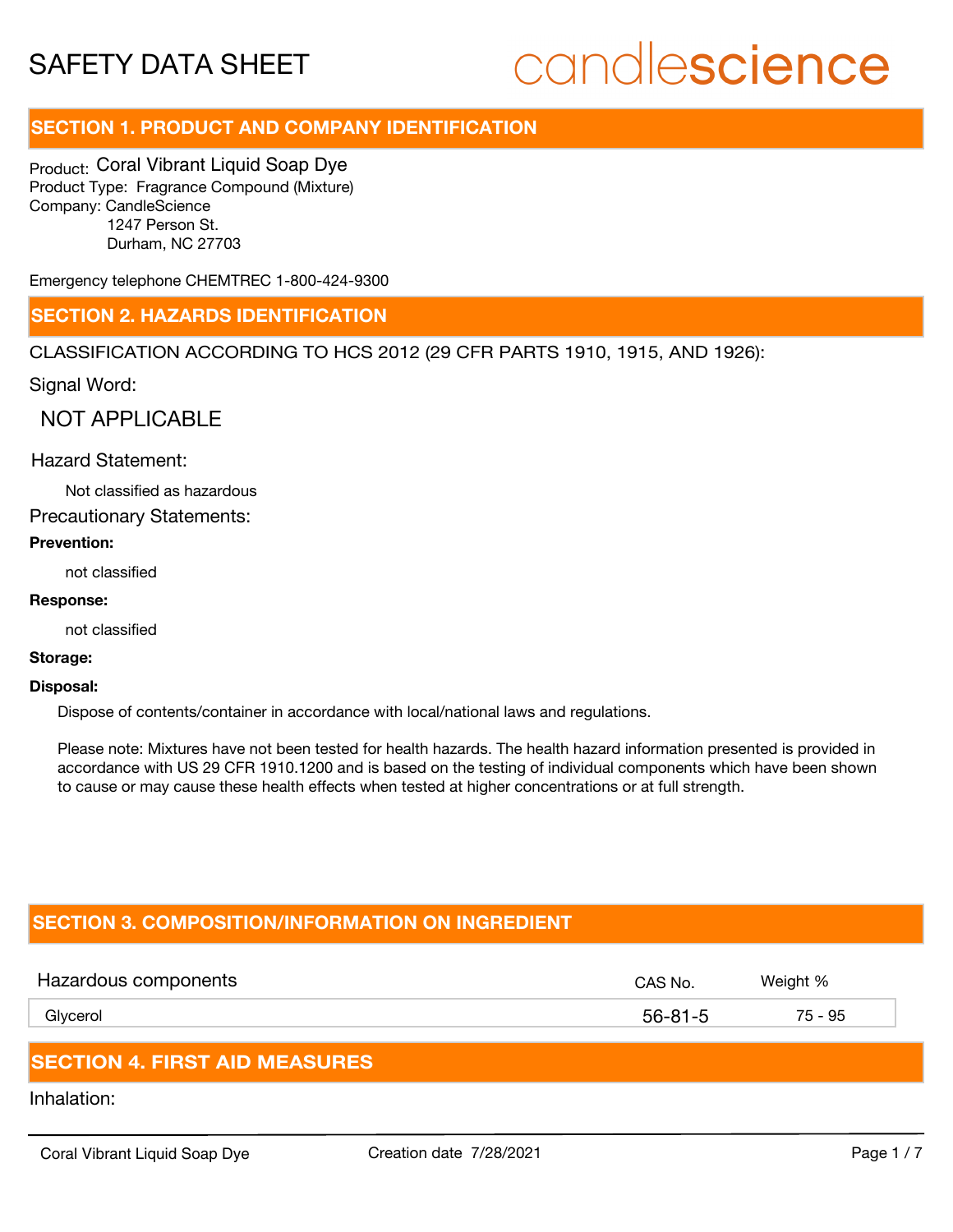## candlescience

Assure fresh air breathing. Allow the victim to rest.

### Skin contact:

Wash off immediately with soap and plenty of water. Wash contaminated clothing before reuse. If skin irritation persists, call a physician.

### Eye contact:

Rinse immediately with plenty of water, also under the eyelids, for at least 15 minutes. (Call a physician if irritation persists.).

### Ingestion:

Do NOT induce vomiting.

### Most important symptoms:

Not expected to present a significant hazard under anticipated conditions of normal use.

Indication of immediate medical attention:

not classified

### General information:

Treat symptomatically.

### **SECTION 5. FIREFIGHTING MEASURES**

### Suitable extinguishing media:

Foam, carbon dioxide, or dry chemical.

### Unsuitable extinguishing media:

Avoid use of water in extinguishing fires.

### Specific hazards:

During fire, gases hazardous to health may be formed. Do not allow run-off from fire fighting to enter drains or water courses.

### Special fire fighting procedures:

Wear self-contained breathing apparatus for firefighting. Move containers from fire area if it can be done safely. Use water spray jet to protect personnel and to cool endangered containers.

### **SECTION 6. ACCIDENTAL RELEASE MEASURES**

### Personal precautions, protective equipment and emergency procedures:

Evacuate personnel to safe areas. Remove all sources of ignition. Ensure adequate ventilation. Keep people away from and upwind of spill/leak. Wear appropriate protective equipment and clothing during clean-up.

### Environmental precautions:

Do not allow to enter into soil/subsoil. Do not allow to enter into surface water or drains. Dispose of in accordance with local regulations. Local authorities should be advised if significant spillage cannot be contained.

### Methods and materials for containment and cleaning up:

Soak up with inert absorbent material (e.g. sand, silica gel, vermiculite). Keep in suitable and closed containers for disposal. Clean contaminated floors and objects thoroughly while observing environmental regulations.

### **SECTION 7. HANDLING AND STORAGE**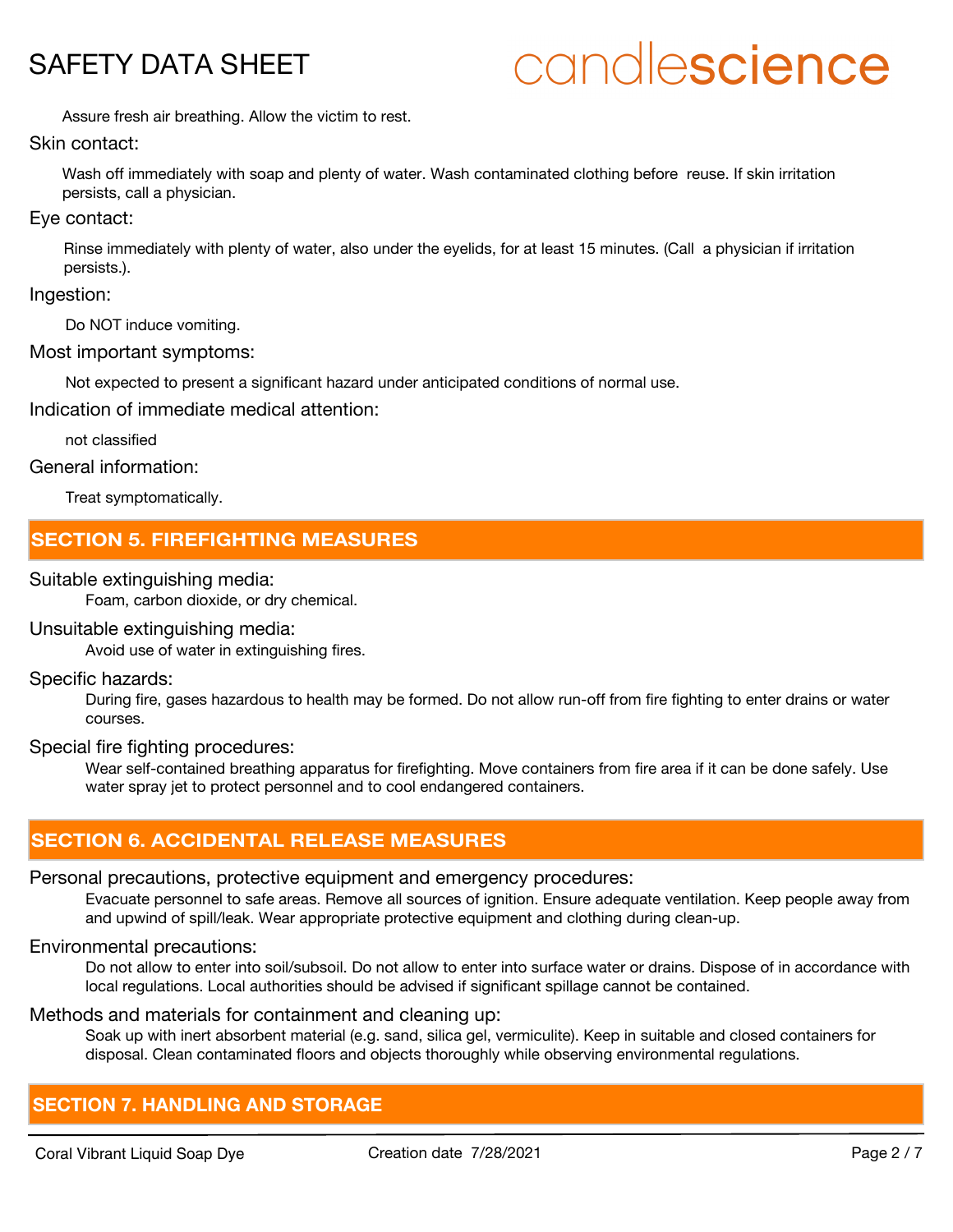## candlescience

### Precautions for safe handling:

Avoid contact with skin and eyes. Avoid prolonged inhalation of vapors. Wash hands and other exposed areas with mild soap and water before eating, drinking or smoking and when leaving work. Handle in accordance with good industrial hygiene and safety practices.

Conditions for safe storage, including any incompatibilities:

Store in tightly closed and upright container in a cool, dry, ventilated area. Store away from light, heat, and sources of ignition.

### **SECTION 8. EXPOSURE CONTROLS/PERSONAL PROTECTION**

### Exposure Guidelines:

ACGIH: Glycerol (CAS 56-81-5) TWA 10 mg/m<sup>3</sup>

OSHA PEL: Glycerol (CAS 56-81-5) TWA (total mist) 15 mg/m<sup>3</sup>

OSHA PEL: Glycerol (CAS 56-81-5) TWA (mist respirable fraction) 5 mg/m<sup>3</sup>

### Appropriate Engineering Controls:

### **Ventilation:**

Use engineering controls to maintain airborne levels below exposure limit requirements or guidelines. If there are no applicable exposure limit requirements or guidelines, use only with adequate ventilation. Local exhaust ventilation may be necessary for some operations.

### Personal Protective Equipment:

### **Eye protection:**

Ensure that eyewash stations and safety showers are close to the workstation location. Chemical resistant goggles must be worn.

### **Hand protection:**

Wear chemical resistant gloves suitable for this material as determined by a hazard assessment. Gloves should be discarded and replaced if there is any indication of degradation or chemical breakthrough.

### **Skin and body protection:**

Wear protective clothing suitable for this material as determined by a hazard assessment.

### **Respiratory protection:**

Respiratory protection should be worn when workplace exposures exceed exposure limit requirements or guidelines. If there are no applicable exposure limits or guidelines, use an approved respirator where there is a potential for adverse effects, including but not limited to respiratory irritation or odor, where indicated or required by the exposure assessment. Selection of air-purifying or positive-pressure supplied air will depend on the results of the exposure assessment which includes an evaluation of the specific operations and the actual or potential airborne concentrations. The type of cartridge or filter to be used must be selected and approved for the chemical, class, or classes of chemicals likely to be encountered in the workplace. For emergency conditions, use an approved positive-pressure self-contained breathing apparatus.

### **General hygiene considerations:**

Handle in accordance with good industrial hygiene and safety practice. Remove contaminated clothing and protective equipment before entering eating areas. Wash hands before breaks and immediately after handling the product.

### **SECTION 9. PHYSICAL AND CHEMICAL PROPERTIES**

### Appearance: Liquid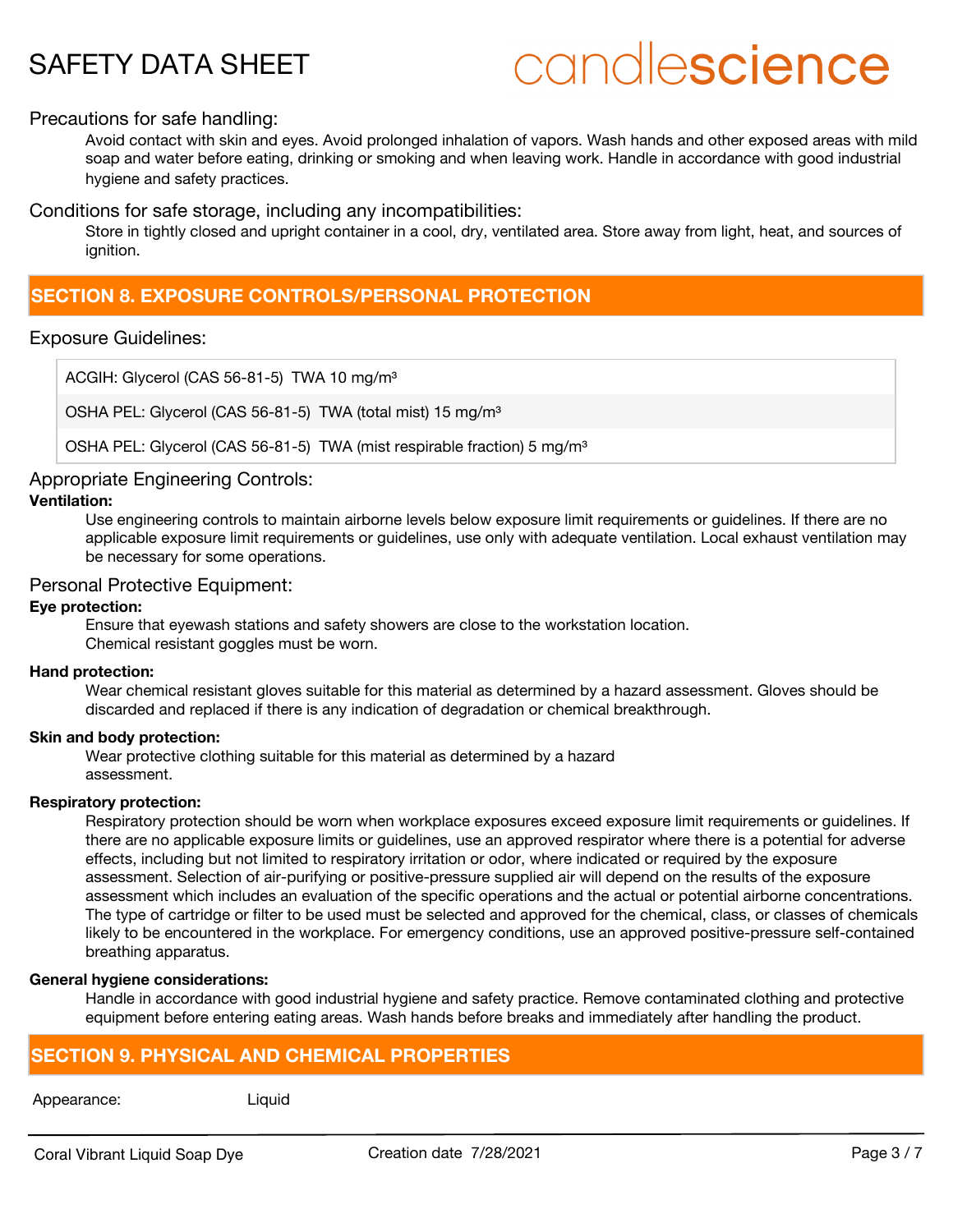| Color:                                        | red                       |  |
|-----------------------------------------------|---------------------------|--|
| Odor:                                         | odourless                 |  |
| Odor threshold:                               | N/A                       |  |
| pH:                                           | N/A                       |  |
| Melting point:                                | N/A                       |  |
| Boiling point:                                | $>350^\circ F$            |  |
| Flashpoint:                                   | 94 °C<br>$\circ$ F<br>201 |  |
| Evaporation Rate (Butyl Acetate = 1): $N/A$   |                           |  |
| Flammability (solid, gas):                    | N/A                       |  |
| Upper lower flammability or explosive limits: | N/A                       |  |
| Vapor density (Air=1):                        | N/A                       |  |
| Vapor pressure:                               | N/A                       |  |
| Specific gravity (H2O=1):                     | 1.261                     |  |
| Solubility in water:                          | soluble                   |  |
| Solubility in other solvents:                 | N/A                       |  |
| Partition coefficient: n-octanol/water:       | N/A                       |  |
| Auto-ignition temperature:                    | N/A                       |  |
| Decomposition temperature:                    | N/A                       |  |
| Kinematic viscosity:                          | N/A                       |  |
| Dynamic viscosity:                            | N/A                       |  |
| Explosive properties:                         | Not explosive             |  |
| Oxidizing properties:                         | Not oxidizing             |  |
| Refractive index:                             | N/A                       |  |

### **SECTION 10. STABILITY AND REACTIVITY**

### **Chemical stability:**

The product is stable and non-reactive under normal conditions of use, storage and transport.

### **Possibility of hazardous reactions:**

Material is stable under normal conditions.

### **Conditions to avoid:**

Heat, flames and sparks. Temperature extremes and direct sunlight.

### **Incompatible materials:**

Strong oxidizing agents. Strong acids. Strong Bases.

### **Hazardous decomposition products:**

No hazardous decomposition products are known.

## candlescience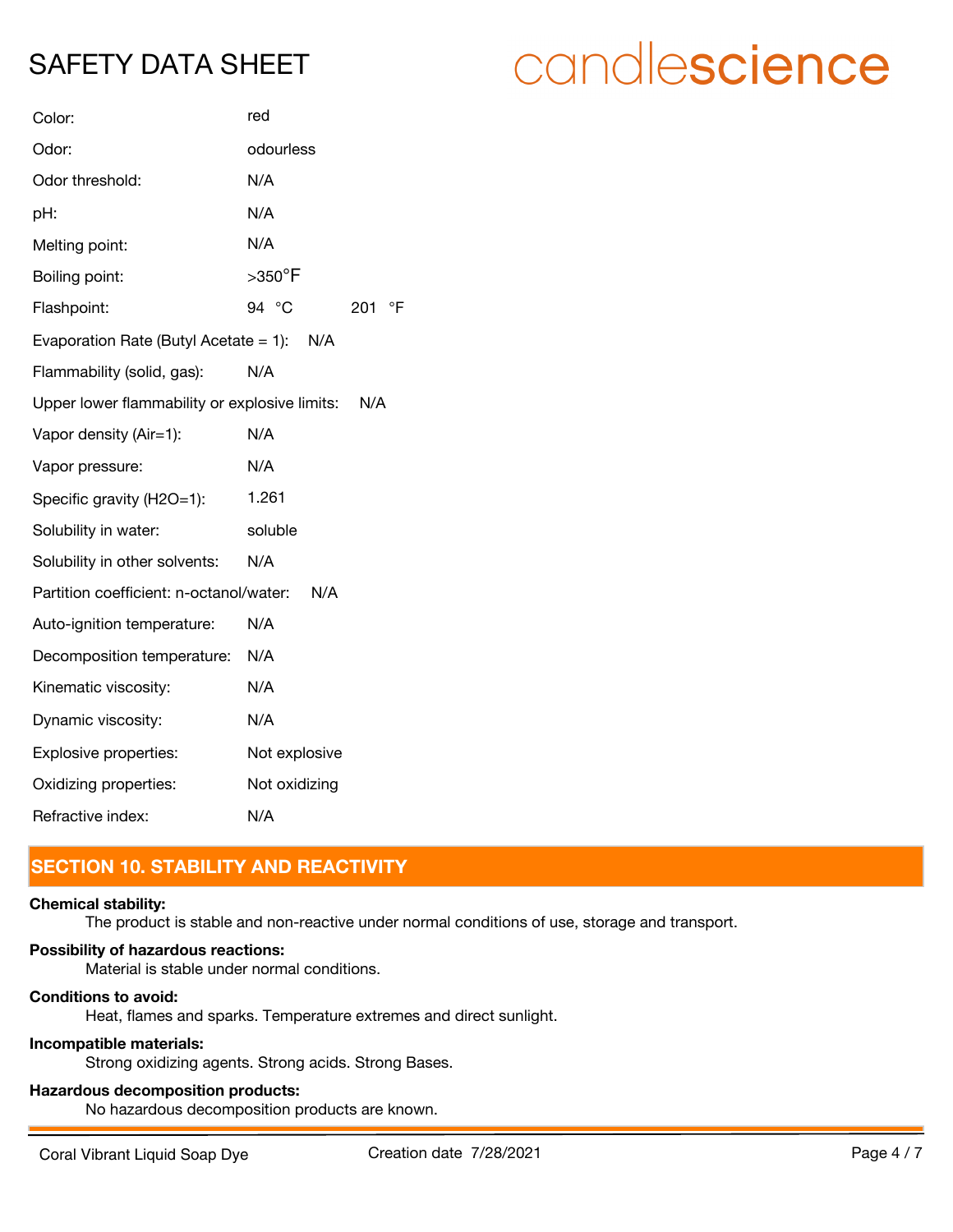# candlescience

### **SECTION 11. TOXICOLOGICAL INFORMATION**

### **Acute oral toxicity:**

N/A

### **Acute dermal toxicity:**

N/A

### **Acute inhalation toxicity:**

N/A

### **Skin corrosion/irritation:**

not classified

### **Serious eye damage/eye irritation:**

May cause slight irritation.

### **Respiratory or skin sensitization:**

not classified

### **Mutagenicity:**

No data available to indicate product or any components present at greater than 0.1% are mutagenic or genotoxic.

### **Reproductive toxicity:**

This product is not expected to cause reproductive or developmental effects.

### **Carcinogenicity:**

Not classifiable as to carcinogenicity to humans.

Please note: Mixtures have not been tested for health hazards. The health hazard information presented is provided in accordance with US 29 CFR 1910.1200 and is based on the testing of individual components which have been shown to cause or may cause these health effects when tested at higher concentrations or at full strength.

### **SECTION 12. ECOLOGICAL INFORMATION**

### **Ecotoxicity:**

Not established.

### **Persistence and Degradability:**

Not established.

### **Bioaccumulation:**

Not established.

### **Other Adverse Effects:**

Avoid release to the environment.

### **SECTION 13. DISPOSAL CONSIDERATIONS**